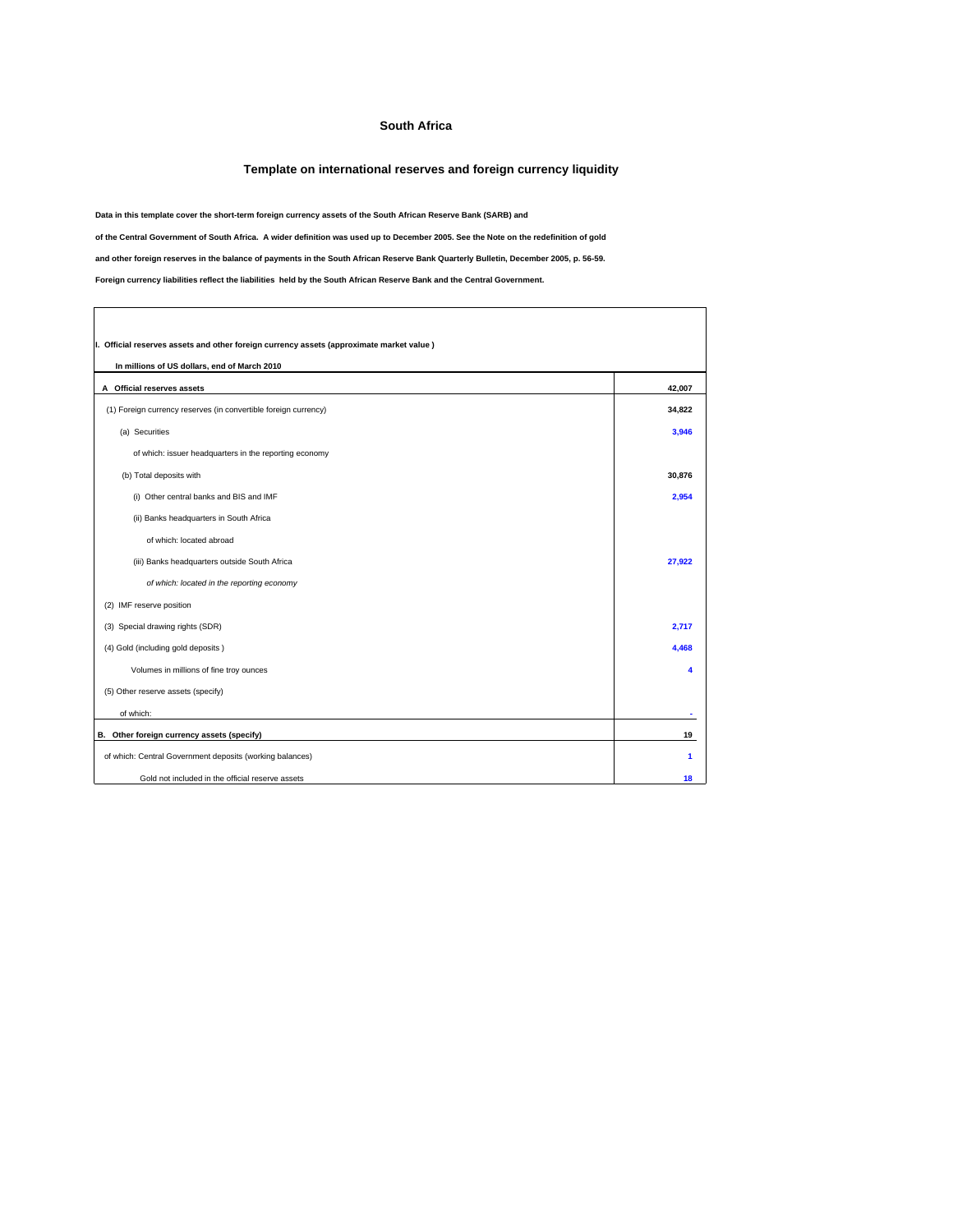| II. Predetermined short term net drains on foreign currency assets (nominal value)<br>p.2                                                                               |                                                |               |                                            |                                        |
|-------------------------------------------------------------------------------------------------------------------------------------------------------------------------|------------------------------------------------|---------------|--------------------------------------------|----------------------------------------|
| In millions of US dollars, end of March 2010                                                                                                                            |                                                |               |                                            |                                        |
|                                                                                                                                                                         | Maturity Breakdown(residual maturity)<br>Total |               |                                            |                                        |
|                                                                                                                                                                         | Up to one<br>year                              | Up to 1 month | More than 1<br>month and up to<br>3 months | More than 3 months<br>and up to 1 year |
| 1. Foreign currency loans, securities and deposits                                                                                                                      |                                                |               |                                            |                                        |
| of which: SARB                                                                                                                                                          |                                                |               |                                            |                                        |
| Outflows (-)<br>Principal                                                                                                                                               | $-350$                                         |               | $-350$                                     |                                        |
| Interest<br>$(-)$                                                                                                                                                       | $-1$                                           |               | $-1$                                       |                                        |
| Inflows $(+)$<br>Principal                                                                                                                                              |                                                |               |                                            |                                        |
| Interest<br>$^{(+)}$                                                                                                                                                    |                                                |               |                                            |                                        |
| <b>Central Government</b>                                                                                                                                               |                                                |               |                                            |                                        |
| Outflows (-)<br>Principal                                                                                                                                               | -380                                           | $-97$         | $-36$                                      | $-246$                                 |
| $(-)$<br>Interest                                                                                                                                                       | $-676$                                         | $-173$        | $-220$                                     | $-282$                                 |
| Inflows $(+)$<br>Principal                                                                                                                                              |                                                |               |                                            |                                        |
| $(+)$<br>Interest                                                                                                                                                       |                                                |               |                                            |                                        |
|                                                                                                                                                                         |                                                |               |                                            |                                        |
| Aggregate short and long positions in forwards and futures in foreign currencies vis-à-vis<br>2.<br>the domestic currency (including the forward leg of currency swaps) |                                                |               |                                            |                                        |
| (a) Short positions (-) (Net per period)                                                                                                                                |                                                |               |                                            |                                        |
| (b) Long positions (+) (Net per period)                                                                                                                                 |                                                |               |                                            |                                        |
|                                                                                                                                                                         |                                                |               |                                            |                                        |
| 3 Other (specify)                                                                                                                                                       | $\overline{c}$                                 | 1             | 1                                          |                                        |
| (a) Other accounts payable (-) (Net per period)                                                                                                                         |                                                |               |                                            |                                        |
| Other accounts receivable (+) (Net per period)                                                                                                                          | 2                                              | 1             | 1                                          |                                        |
|                                                                                                                                                                         |                                                |               |                                            |                                        |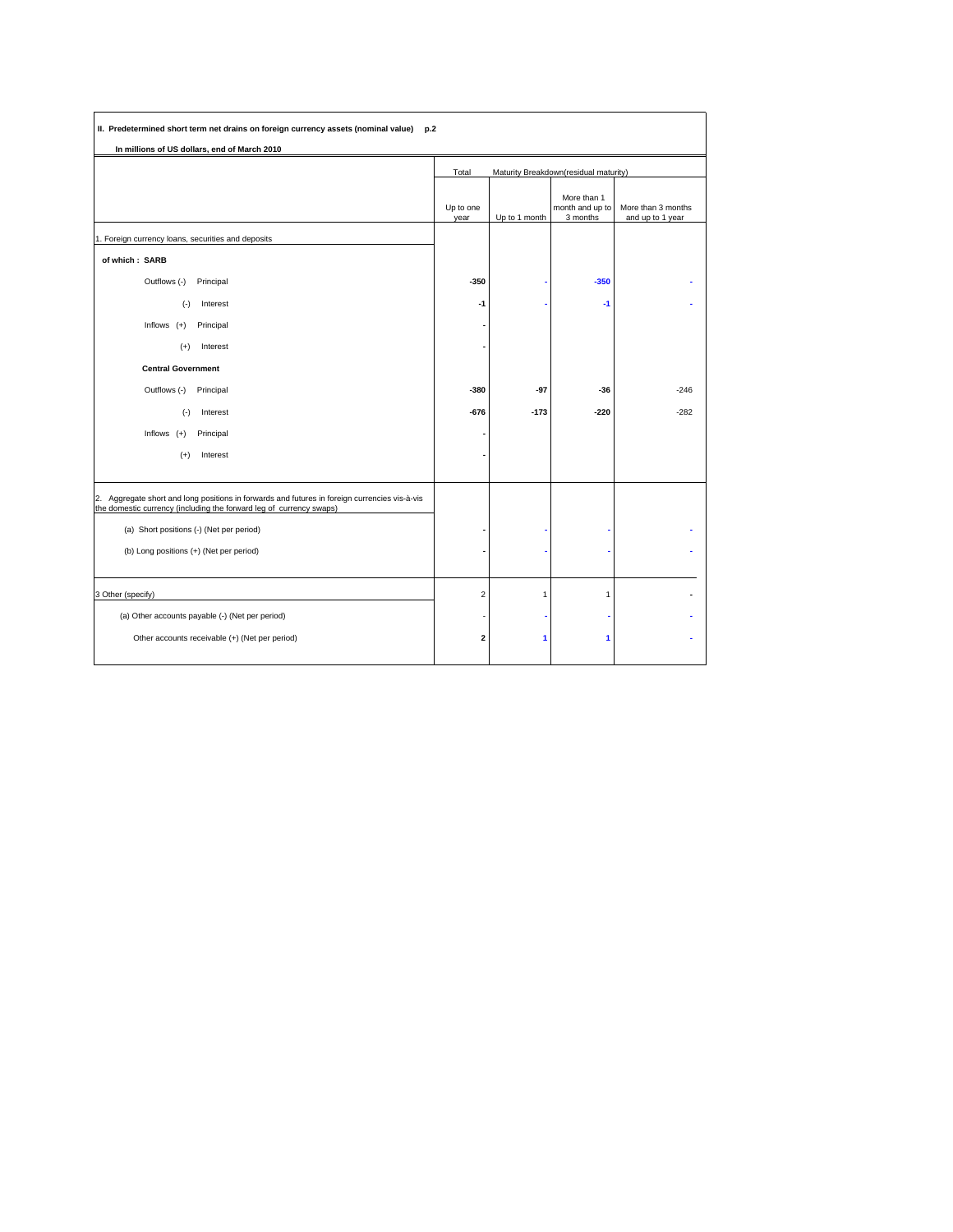| III. Contingent short-term net drains on foreign currency assets (nominal value)                                                                                                                           | p.3          |               |                                            |                                        |
|------------------------------------------------------------------------------------------------------------------------------------------------------------------------------------------------------------|--------------|---------------|--------------------------------------------|----------------------------------------|
| In millions of US dollars, end of March 2010                                                                                                                                                               |              |               |                                            |                                        |
|                                                                                                                                                                                                            | Total        |               | Maturity breakdown (residual maturity)     |                                        |
|                                                                                                                                                                                                            | Up to 1 year | Up to 1 month | More than 1<br>month and up to<br>3 months | More than 3 months<br>and up to 1 year |
| 1. Contingent liabilities in foreign currency                                                                                                                                                              |              |               |                                            |                                        |
| (a) Collateral guarantees on debt falling due within 1 year                                                                                                                                                |              |               |                                            |                                        |
| (b) Other contingent liabilities                                                                                                                                                                           | -89          | $-10$         | $-16$                                      | $-63$                                  |
| of which: Central Government                                                                                                                                                                               |              |               |                                            |                                        |
| Principal                                                                                                                                                                                                  | $-73$        | -8            | -7                                         | $-57$                                  |
| Interest                                                                                                                                                                                                   | $-16$        | -1            | -8                                         | -6                                     |
| 2. Foreign currency securities issued with embedded options (puttable bonds)<br>3. Undrawn, unconditional credit lines provided by<br>(a) other central banks and international organisations<br>$BIS (+)$ |              |               |                                            |                                        |
| $IMF (+)$                                                                                                                                                                                                  |              |               |                                            |                                        |
| (b) banks and other financial institutions headquartered in South Africa                                                                                                                                   |              |               |                                            |                                        |
| (c) banks and other financial institutions headquartered outside South Africa (+)                                                                                                                          |              |               |                                            |                                        |
| 4. Aggregate short and long positions of options in foreign vis-à-vis the domestic currency                                                                                                                |              |               |                                            |                                        |
| (a)<br>Short positions                                                                                                                                                                                     |              |               |                                            |                                        |
| (i) Bought puts                                                                                                                                                                                            |              |               |                                            |                                        |
| (ii) Written puts                                                                                                                                                                                          |              |               |                                            |                                        |
| (b)<br>Long positions                                                                                                                                                                                      |              |               |                                            |                                        |
| (i) Bought puts                                                                                                                                                                                            |              |               |                                            |                                        |
| (ii) Written puts                                                                                                                                                                                          |              |               |                                            |                                        |